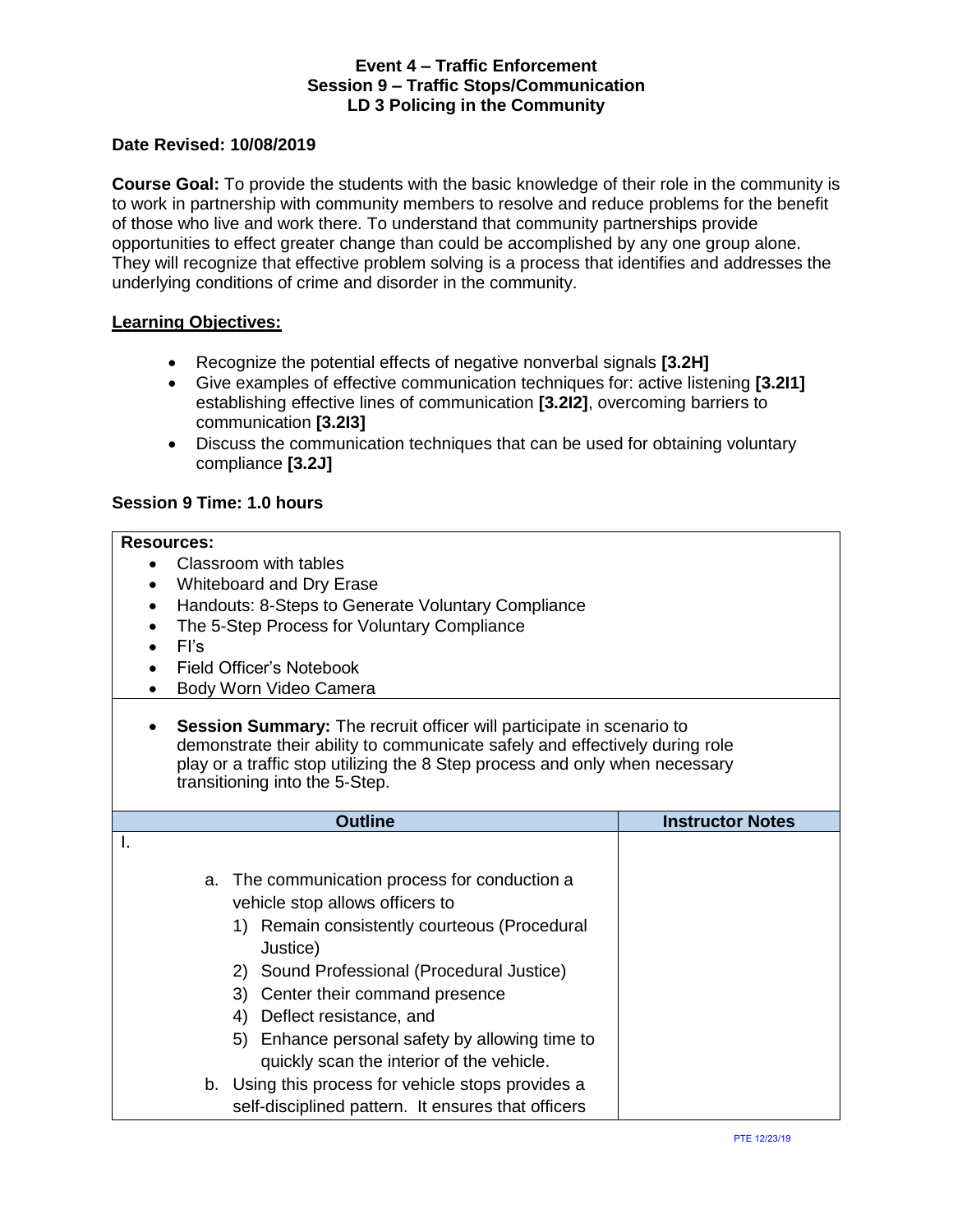| always handle contacts in a consistent manner,             |                           |
|------------------------------------------------------------|---------------------------|
| regardless of distractions.                                |                           |
| B. Communicating in Difficult Situations [3.2I1-3]         |                           |
| 1. Knowing that our main objective in a traffic stop is to |                           |
| generate voluntary compliance by using appropriate         |                           |
| tactical communication, without resorting to physical      |                           |
| force (Procedural Justice).                                |                           |
| 2. We are going to discuss how to communicate in           |                           |
| difficult situations                                       |                           |
| a. When do you think that you may encounter a              | Ask: When do you think    |
| person who is not cooperative with the police?             | that you may encounter a  |
| 1) Expected responses:                                     | person who is not         |
| a) Family disputes                                         | cooperative with the      |
| <b>Traffic stops</b><br>b)                                 | police?                   |
| Parties<br>C)                                              |                           |
| Crime scenes<br>d)                                         |                           |
| e) Pedestrian stops                                        |                           |
| b. How would you handle a driver who is upset              | Ask: How would you        |
| about being pulled over and stopped by the                 | handle a driver who is    |
| police?                                                    | upset about being pulled  |
| 1) Expected responses:                                     | over and stopped by the   |
| a) Let them vent (Procedural Justice)                      | police?                   |
| Give them an explanation for the stop<br>b)                |                           |
| (Procedural Justice)                                       |                           |
| c) Handcuff the individual until they calm                 |                           |
| down                                                       |                           |
| d) Not sure                                                |                           |
| What some reasons that a person may be<br>C.               |                           |
| uncooperative with the police?                             | Ask: What some reasons    |
| 1) Expected responses:                                     | that a person may be      |
| a) Previous negative encounters                            | uncooperative with the    |
| Miscommunication<br>b)                                     | police?                   |
| Misunderstanding<br>C)                                     |                           |
| Language barriers<br>d)                                    |                           |
| <b>Cultural Differences</b><br>e)                          |                           |
| f<br>Alcohol or drugs                                      |                           |
| What are some reasons that a person may be<br>d.           | Ask: What are some        |
| uncooperative with the police on a traffic stop?           | reasons that a person may |
| 1) Expected responses:                                     | be uncooperative with the |
| a) Previous negative vehicle stops                         | police on a traffic stop? |
| encounters                                                 |                           |
| <b>Financial difficulty</b><br>b)                          |                           |
|                                                            |                           |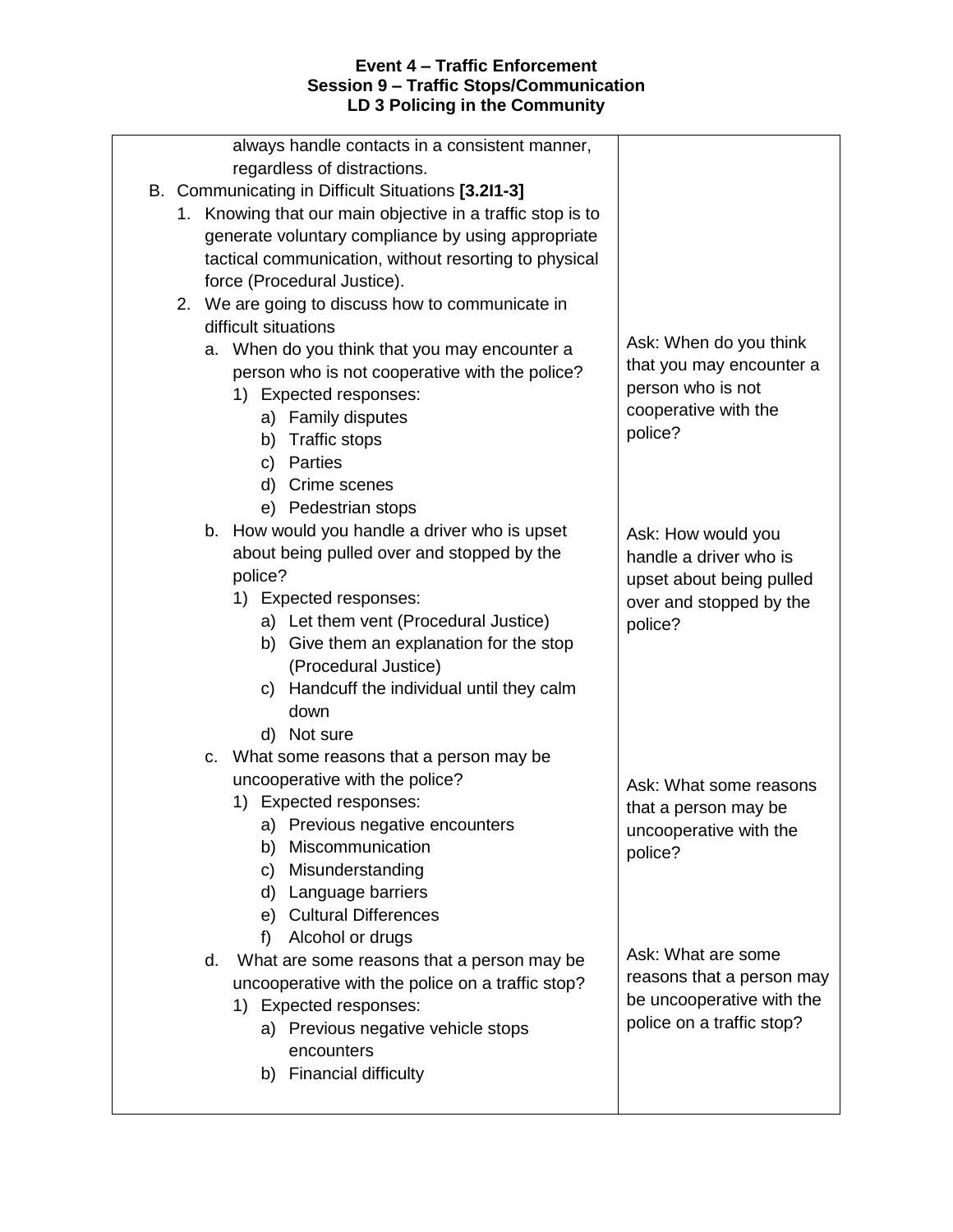| C)<br>f<br>е. | Distraction from other criminal activity (i.e.<br>warrants, no drivers' license, unregistered<br>vehicle, etc.)<br>d) Feelings of being harassed by police<br>e) Running late<br>May loose driving privileges, license,<br>vehicle or job<br>How do you know when someone is being<br>uncooperative or if there are other reasons for | Ask: How do you know<br>when someone is being<br>uncooperative or if there<br>are other reasons for<br>communication failure,<br>what will you see or<br>hear? |
|---------------|---------------------------------------------------------------------------------------------------------------------------------------------------------------------------------------------------------------------------------------------------------------------------------------------------------------------------------------|----------------------------------------------------------------------------------------------------------------------------------------------------------------|
|               | communication failure, what will you see or hear?                                                                                                                                                                                                                                                                                     |                                                                                                                                                                |
| f.            | How do you think what you have learned so far                                                                                                                                                                                                                                                                                         |                                                                                                                                                                |
|               | can assist you in dealing with a difficult person?<br>1) Expected responses:<br>a) Training Triangle?<br>(1) Three parts for ideal officer<br>b) Transition from civilian to sworn?<br>(1) What type of officer do you want to<br>be?                                                                                                 | Ask: How do you think<br>what you have learned<br>so far can assist you in<br>dealing with a difficult<br>person?                                              |
|               | c) Mission, Vision Values?                                                                                                                                                                                                                                                                                                            |                                                                                                                                                                |
|               | (1) Respect for People                                                                                                                                                                                                                                                                                                                |                                                                                                                                                                |
|               | (2) Service to our Community                                                                                                                                                                                                                                                                                                          |                                                                                                                                                                |
| d)            | <b>CAPRA Problem Solving model?</b>                                                                                                                                                                                                                                                                                                   |                                                                                                                                                                |
|               | (1) Clients                                                                                                                                                                                                                                                                                                                           |                                                                                                                                                                |
|               | (2) Partnerships                                                                                                                                                                                                                                                                                                                      |                                                                                                                                                                |
| e)            | <b>Effective Communication?</b>                                                                                                                                                                                                                                                                                                       |                                                                                                                                                                |
| f)            | (1) Sender<br>(2) Receiver<br>(3) Message<br>(4) Circumstances<br>(5) Active Listening<br><b>Procedural Justice</b><br>(1) Allowing clients to vent and ask                                                                                                                                                                           |                                                                                                                                                                |
|               | questions<br>(2) Remaining neutral, be an active<br>listener<br>(3) Explaining your actions and answer<br>questions<br>(4) Treating people with respect and                                                                                                                                                                           |                                                                                                                                                                |
|               | dignity                                                                                                                                                                                                                                                                                                                               |                                                                                                                                                                |
| 3.            | Why is it called the "five steps"?                                                                                                                                                                                                                                                                                                    |                                                                                                                                                                |
|               | 1) Because there are 5 steps in this systematic                                                                                                                                                                                                                                                                                       |                                                                                                                                                                |
|               | approach. However, depending on the                                                                                                                                                                                                                                                                                                   |                                                                                                                                                                |
|               |                                                                                                                                                                                                                                                                                                                                       |                                                                                                                                                                |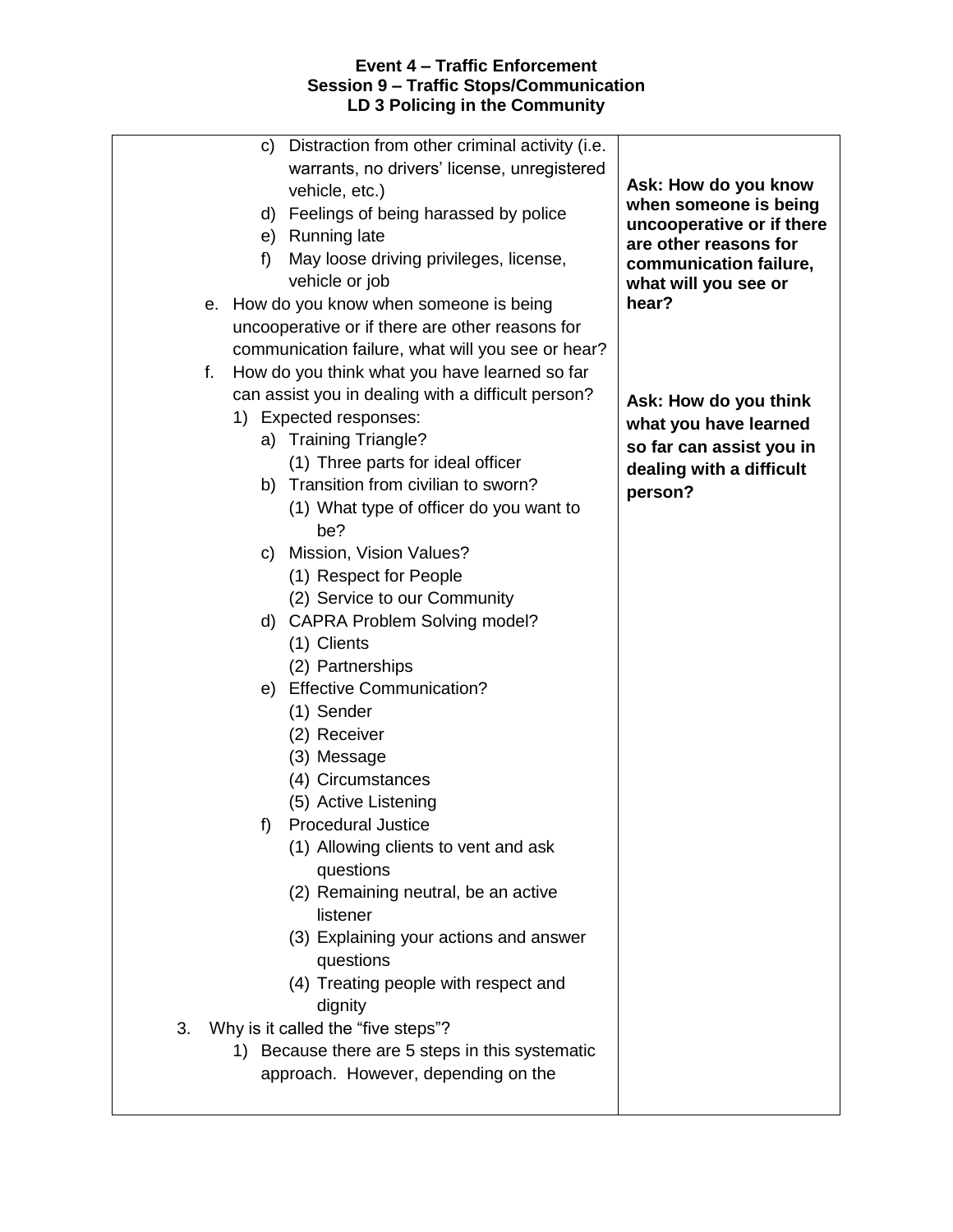| subject's actions and/or responses you only<br>make it through step 1 and 2.<br>a) For instance – suspect may come at you<br>in an aggressive manner, in which case<br>you would discontinue this process and<br>apply the proper defensive tactics.<br>b) Or suspect may simply comply with your<br>ethical appeal and you may not need<br>steps 4-<br>4. Discuss and re-enforce the communication<br>techniques (five-step process) that can be used for<br>obtaining voluntary compliance [3.2J]<br>5-Step Process handout (Procedural Justice)<br>a.<br>1) ASK (Ethical Appeal)<br>a) Give the subject an opportunity to<br>voluntarily comply<br>b) Voice<br><b>Neutrality</b><br>C)<br>d)<br>Respect<br>Trustworthiness<br>e)<br>f)<br>Example:<br>(1) A man is creating a disturbance in a<br>bar, has been asked to leave by the<br>bartender but refuses to do so and the | Ask: When do you think<br>that you may encounter                                                                                                                         |
|------------------------------------------------------------------------------------------------------------------------------------------------------------------------------------------------------------------------------------------------------------------------------------------------------------------------------------------------------------------------------------------------------------------------------------------------------------------------------------------------------------------------------------------------------------------------------------------------------------------------------------------------------------------------------------------------------------------------------------------------------------------------------------------------------------------------------------------------------------------------------------|--------------------------------------------------------------------------------------------------------------------------------------------------------------------------|
| police are summoned. When the<br>officers arrive, they simply ask the<br>subject, "Will you please leave?"<br>2) SET CONTEXT (Reasonable Appeal)<br>(Procedural Justice)<br>a) Identify an explain the law, policy, or<br>rationale that applies to the situation<br>Answering the subject's question "Why?"<br>b)<br>(Question may be implied rather than<br>voiced.)<br>The subject is given another opportunity<br>C)<br>to voluntarily comply                                                                                                                                                                                                                                                                                                                                                                                                                                  | a person who is not<br>cooperative with the<br>police?<br>Ask: How would you<br>handle a driver who is<br>upset about being pulled<br>over and stopped by the<br>police? |
| 3) PRESENT OPTIONS (Personal Appeal)<br>(Procedural Justice)<br>Explain possible options or courses of<br>a)<br>action which can be taken and their<br>consequences for the subject<br>The subject is given an opportunity to<br>b)<br>voluntarily comply                                                                                                                                                                                                                                                                                                                                                                                                                                                                                                                                                                                                                          |                                                                                                                                                                          |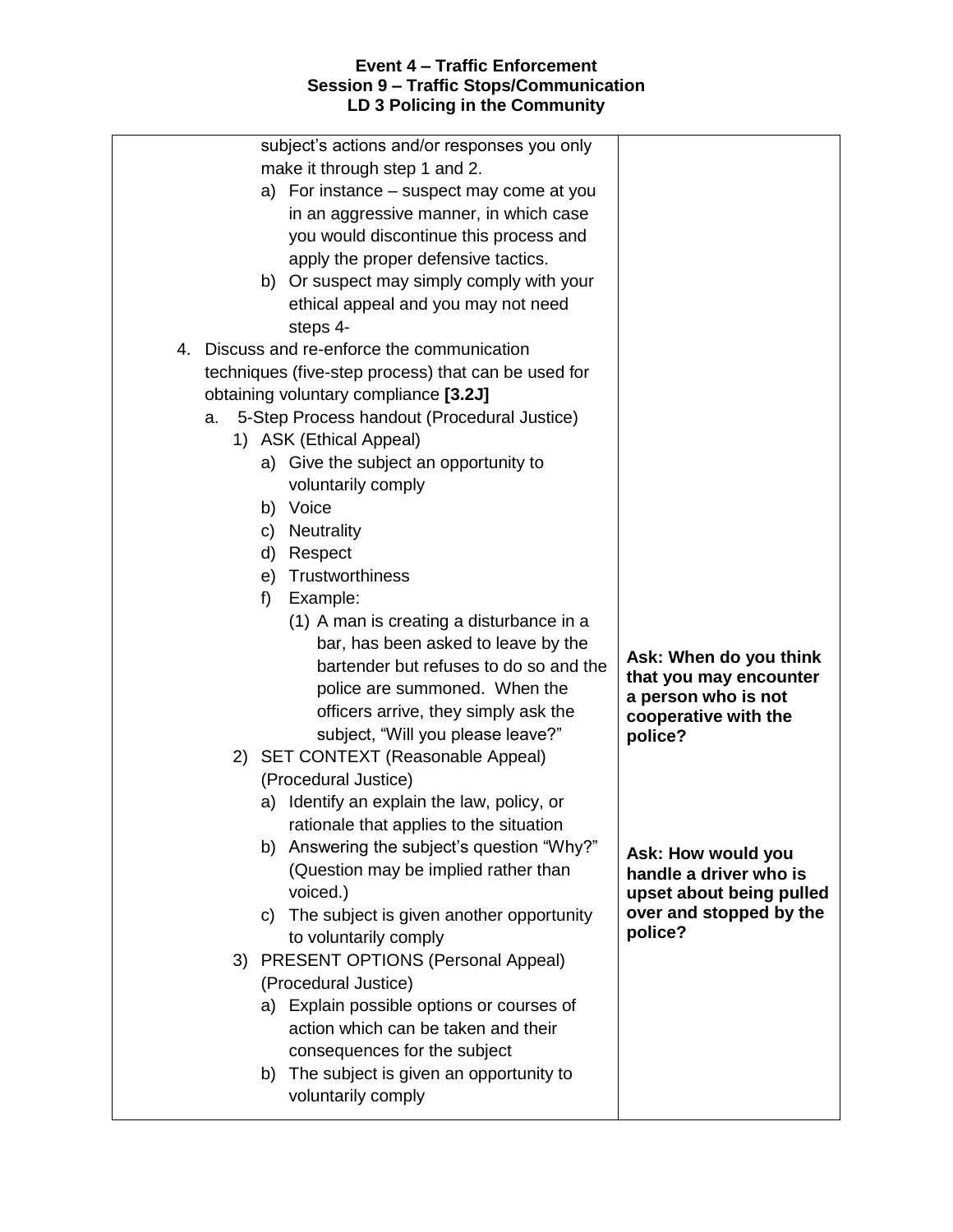| Example:<br>C)                                            |                                                    |
|-----------------------------------------------------------|----------------------------------------------------|
| (1) Continuing with the situation above, if               |                                                    |
| the subject refuses to leave, the                         |                                                    |
| officer may say, "You realize sir, that if                |                                                    |
| you are arrested you will subject                         |                                                    |
| yourself to criminal prosecution,                         | Ask: What some reasons                             |
| humiliation, loss of job " (The list of                   | that a person may be                               |
| options is infinite and driven by the                     | uncooperative with the                             |
| situation.)                                               | police?                                            |
| 4) CONFIRM (Practical Appeal) (Procedural                 |                                                    |
| Justice)                                                  |                                                    |
| a) The officer provides the subject with one              |                                                    |
| last opportunity to voluntarily comply                    | Ask: What are some                                 |
| b) Example:                                               | reasons that a person                              |
| (1) Continuing the same scenario above,                   | may be uncooperative<br>with the police on a       |
| if the subject still refuses to comply,                   | traffic stop?                                      |
| the officer says, "Sir, is there anything                 |                                                    |
| I can say to earn your cooperation at<br>this time?"      |                                                    |
| 5) ACT (Take Appropriate Action)                          | Ask: How do you know                               |
| a) Taking the appropriate action to the                   | when someone is being<br>uncooperative or if there |
| situation if the subject fails to voluntarily             | are other reasons for                              |
| comply (e.g., arrest)                                     | communication failure,                             |
| C. Learning Activity #1: (Continued)                      | what will you see or                               |
| How does this process relate to the UOF<br>a.             | hear?                                              |
| learning you had in your first month of your              |                                                    |
| academy training?                                         | Ask: How do you                                    |
| 1) You must have a clear understanding of UOF             | separate yourself from                             |
| policy to know how much force you can use if              | the behavior, so you                               |
| all your appeals fail and you must "ACT"                  | don't become part of the                           |
| b. How does this process relate to understanding of       | problem?                                           |
| law?                                                      |                                                    |
| 1) You must know the law to set the context               | Ask: How do you think                              |
| c. Use this process during all activities - Pedestrian    | what you have learned                              |
| Stop Event and the Traffic Stop Event when you            | so far can assist you in                           |
| encounter difficult or uncooperative people.              | dealing with a difficult<br>person?                |
| D. Group Discussion: Handling Verbal Abuse                |                                                    |
| 1. The natural reaction to verbal abuse is confrontation. |                                                    |
| Remember, it's not a verbal attack on you personally.     |                                                    |
| It's a verbal attack on the badge, uniform,               | <b>Learning Activity #1:</b>                       |
| department and the authority you represent.               | See attached sheet                                 |
|                                                           |                                                    |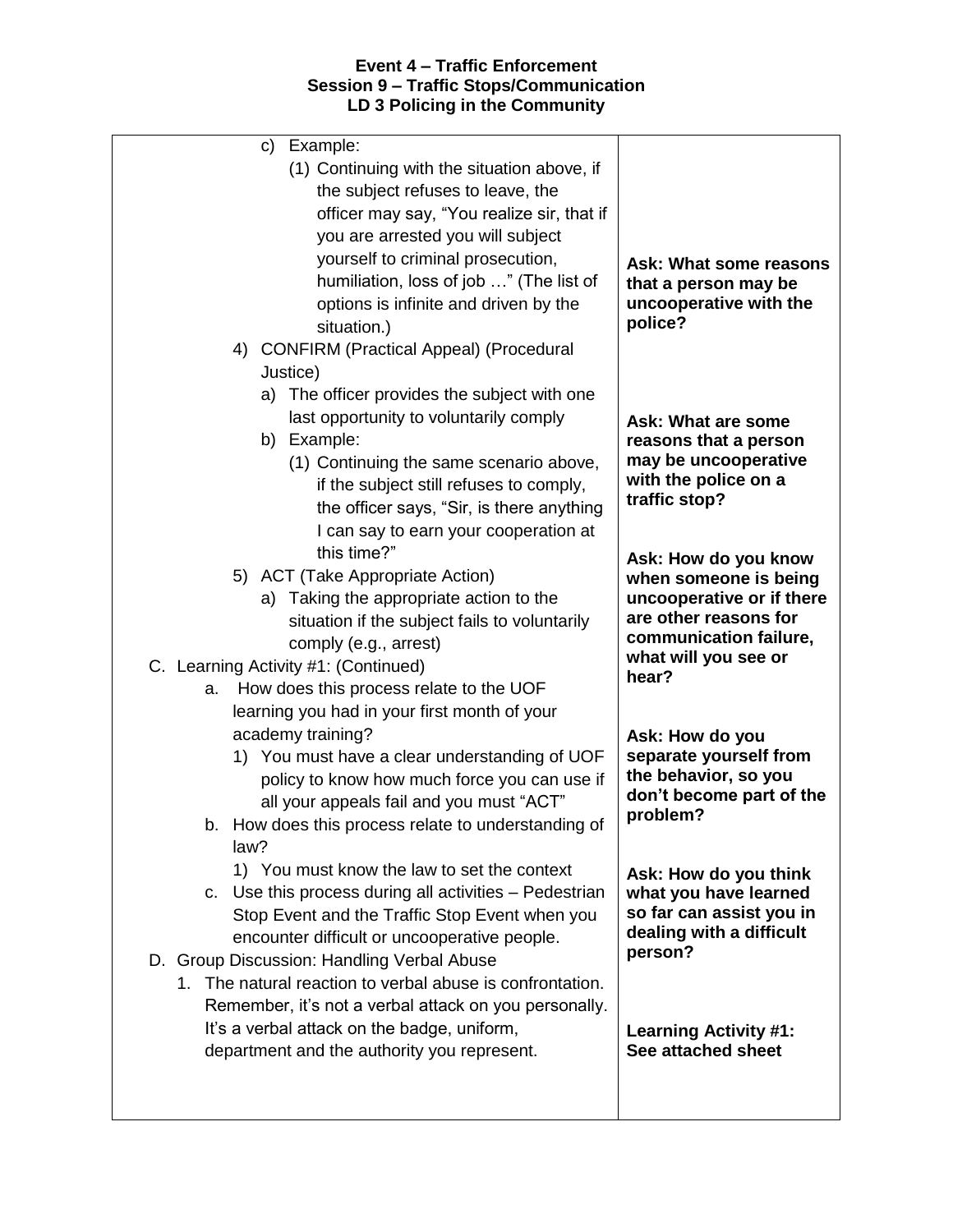| The professional reaction to verbal abuse is a<br>2.<br>studied, trained response, which leads to deflection<br>and re-direction.<br>3. Always demonstrate respect. Being disrespectful | Ask: What did the<br>officers do that was<br>effective?   |
|-----------------------------------------------------------------------------------------------------------------------------------------------------------------------------------------|-----------------------------------------------------------|
| almost always escalates the situation.                                                                                                                                                  |                                                           |
| 4. What do we mean when we talk about "Deflection<br>techniques?"                                                                                                                       | <b>Ask: What could have</b><br>been done better?          |
| a. Expected responses:                                                                                                                                                                  |                                                           |
| 1) A deflection technique is a term or phrase of<br>acknowledgement that does not suggest<br>agreement but redirects the conversations                                                  | Ask: What method did<br>they use to solve the<br>problem? |
| toward a specific goal.                                                                                                                                                                 | Ask: Did they attempt to                                  |
| 2) Example:                                                                                                                                                                             | use CAPRA model?                                          |
| a) "I appreciate that, but  please hand me<br>your driver's license."                                                                                                                   |                                                           |
| b) "I got that, but  please step out of the<br>car."                                                                                                                                    | Ask: Did they use a<br>systematic approach or             |
| c) "I understand that but  I need you to                                                                                                                                                | unsystematic approach?                                    |
| turn around and put your hands behind                                                                                                                                                   |                                                           |
| your back."                                                                                                                                                                             |                                                           |
| d) "I believe that but  I need you to stand<br>out of the roadway."                                                                                                                     | Ask: How does this<br>process relate to the               |
| 5. What are some of the benefits of using these                                                                                                                                         | <b>UOF learning you had in</b>                            |
| deflection techniques?                                                                                                                                                                  | your first month of your<br>academy training?             |
| a. Expected responses:                                                                                                                                                                  |                                                           |
| 1) You do not get emotionally "hooked" by the                                                                                                                                           |                                                           |
| comment                                                                                                                                                                                 | Ask: How does this                                        |
| 2) You have disempowered the subject                                                                                                                                                    | process relate to                                         |
| 3) It sounds professional                                                                                                                                                               | understanding of law?                                     |
| 6. Why is it important to always be professional with                                                                                                                                   |                                                           |
| every contact, community members and other                                                                                                                                              |                                                           |
| Department employees?                                                                                                                                                                   |                                                           |
| a. Expected responses:<br>1) May be the only police contact this person                                                                                                                 | Ask: What do we mean<br>when we talk about                |
| ever has with the police.                                                                                                                                                               | "Deflection                                               |
| 2) Core Value: Respect for People and Service                                                                                                                                           | techniques?"                                              |
| to our Community                                                                                                                                                                        |                                                           |
| 3) Future Juror                                                                                                                                                                         |                                                           |
| 4) Taxpayer                                                                                                                                                                             |                                                           |
| 5) Community members                                                                                                                                                                    | Ask: What are some of                                     |
| Only takes one negative contact<br>6)                                                                                                                                                   | the benefits of using<br>these deflection<br>techniques?  |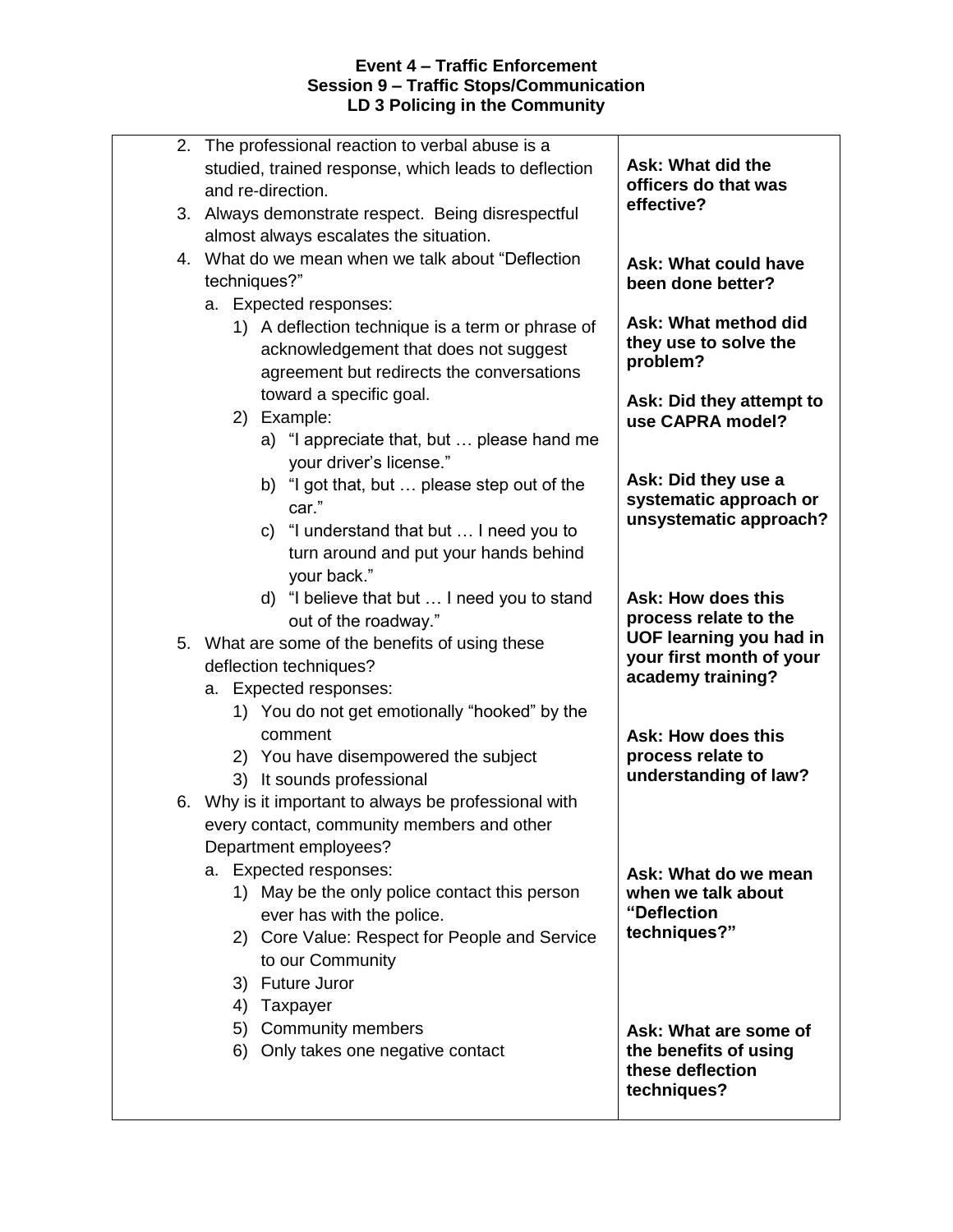| 7. | 7) Building long term relationships with<br>community members and other Department<br>employees<br>Since you will not be able to please every person<br>you encounter, what are the key concepts you must<br>always refer to base all your decisions on?<br>a. Expected responses:                                                                                                                                      | Ask: Why is it important<br>to always be<br>professional with every<br>contact, community<br>members and other<br><b>Department employees?</b>                                                                  |
|----|-------------------------------------------------------------------------------------------------------------------------------------------------------------------------------------------------------------------------------------------------------------------------------------------------------------------------------------------------------------------------------------------------------------------------|-----------------------------------------------------------------------------------------------------------------------------------------------------------------------------------------------------------------|
|    | 1) Mission, Vision, Values<br>2) Procedural Justice; Voice, Neutrality,<br>Respect, Trustworthiness and Police<br>Legitimacy<br>3) Knowing lawful powers of a police officer<br>4) Knowing when you can use force<br>a) Use of Force Policy<br>5) Knowing your buttons and techniques to calm<br>and deescalate yourself so you don't become<br>part of the problem.<br>6) Always assess your interaction and determine | Ask: Since you will not<br>be able to please every<br>person you encounter,<br>what are the key<br>concepts you must<br>always refer to base all<br>your decisions on?<br>What is the goal of<br>communication? |
|    | if you at any point could have reacted<br>differently to resolve the incident more<br>effectively.<br>8. What is the goal of communication?<br>a. Expected response:<br>1) To gain voluntary compliance to directions.                                                                                                                                                                                                  | Ask: In what way does<br>generating voluntary<br>compliance using the<br><b>Five Step Process</b><br>impact our communities                                                                                     |
| 9. | How can utilizing the four tenets of procedural<br>justice during client contacts lead to greater police<br>legitimacy<br>10. In what way does generating voluntary compliance<br>using the five-step process impact our communities?                                                                                                                                                                                   | What aspect of<br>procedural justice can<br>be identified in the five-<br>step process?                                                                                                                         |
|    | 11. What aspect of procedural justice can be identified in<br>the five -step process?<br>12. Are there benefits to implementing procedural justice<br>principles into all officer contacts or interaction?<br>13. For officers to converse effectively, the lines of<br>communication must be as clear of interference as                                                                                               | Are there benefits to<br>implementing procedural<br>justice principles into all<br>officer contacts or<br>interaction?                                                                                          |
|    | possible. Officers can help keep lines of<br>communication clear in many situations by:<br>a. Conveying an attitude of self-confidence and<br>professionalism<br>b. Showing an understanding of the situation<br>Demonstrating a caring attitude<br>C.<br>d. Being attentive to what is being said, and how it<br>is being said                                                                                         | Ask: How can utilizing<br>the four tenets of<br>procedural justice<br>during client contacts<br>lead to greater police<br>legitimacy?                                                                           |